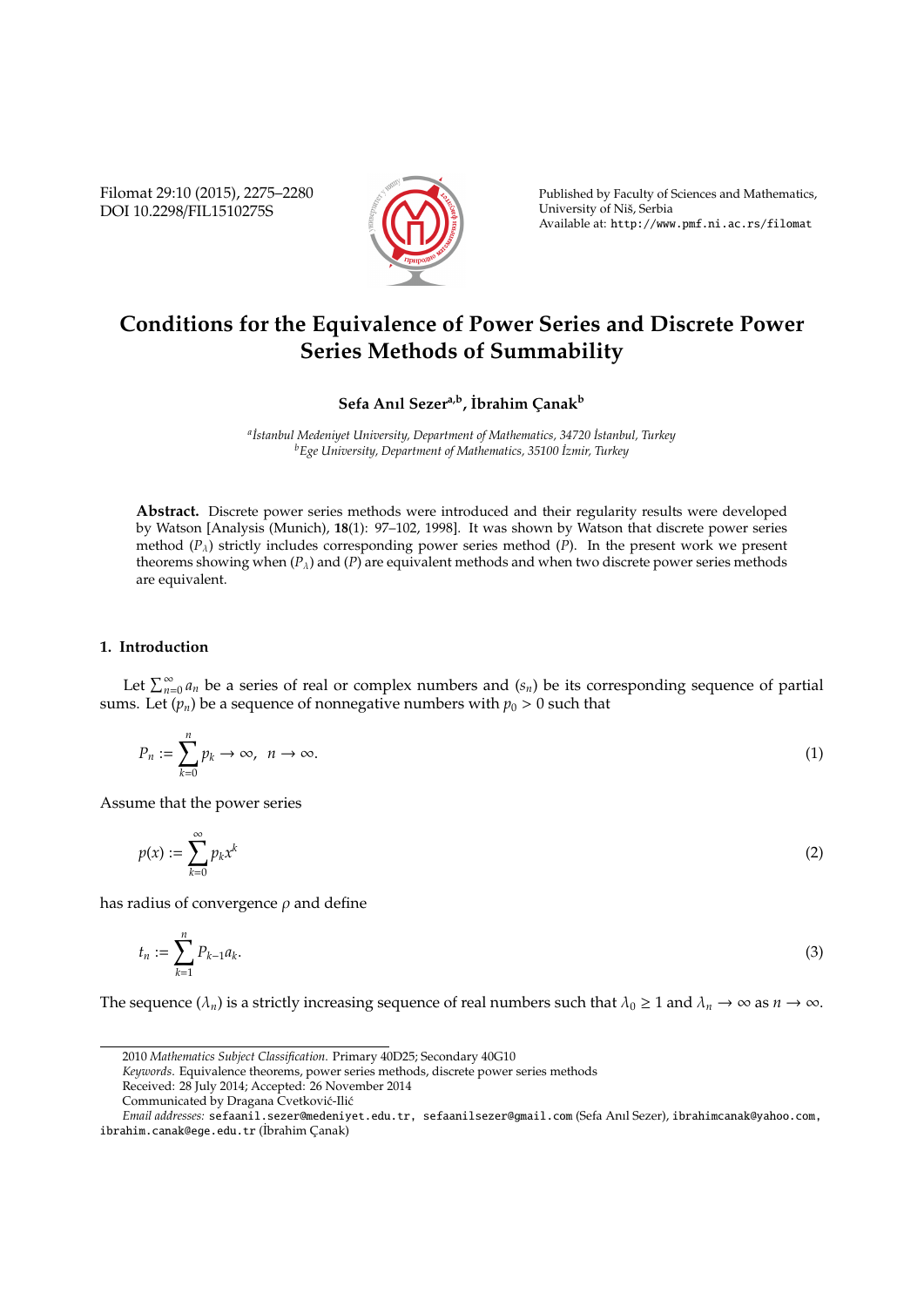**Definition 1.1.** *If*  $\sigma_n := \frac{1}{n}$ *Pn*  $\sum_{i=1}^{n} p_k s_k \to s$  as  $n \to \infty$ , then we say that  $(s_n)$  is summable to s by the weighted mean *method*  $(M_p)$  *and write*  $(s_n) \rightarrow s(M_p)$ *.* 

**Definition 1.2.** *Suppose that*  $p_s(x) := \frac{1}{n!}$ *p*(*x*)  $\sum_{i=1}^{\infty}$ *k*=0  $p_k s_k x^k$  exists for each  $x \in (0, \rho)$ *.* If  $\lim_{x \to \rho^-} p_s(x) = s$ *, then we say that*  $(s_n)$  *is summable to s by the power series method*  $(P)$  *and write*  $(s_n) \rightarrow s(P)$ 

In the literature, the weighted mean method and the power series method are called the method (*Mp*) and the method (*P*), respectively. The summability methods (*Mp*) and (*P*) were studied by a number of authors such as Móricz and Rhoades [13], Móricz and Stadtmüller [14] and Kratz and Stadtmüller [9, 10]. Recently, Canak and Totur [4–6], Totur and Canak [16], Erdem and Totur [7] and Totur and Dik [17] have proved some Tauberian theorems for the methods (*Mp*) and (*P*).

The weighted mean method of summability is regular if and only if (1) is satisfied. The basic regularity results for the power series method were summarized by Borwein [3] and his result recalled here.

#### **Theorem 1.3.** *([3])*

- *(1) If*  $0 < \rho < \infty$ , then the method *(P) is regular if and only if*  $\sum_{k=0}^{\infty} p_k \rho^k = \infty$ .
- *(2)* If  $\rho = \infty$ , then the method *(P) is regular.*

Furthermore, Ishuguro [8] proved that  $(M_p)$  implies (*P*). If  $p_n = 1$  for all nonnegative integer *n*, then corresponding weighted mean and power series summability methods reduce to Cesaro (C, 1) and Abel (A) summability methods, respectively. For Abel summability,  $p(x) = \frac{1}{1-x^2}$  $\frac{1}{1-x}, \rho = 1$  and  $p_s(x) = (1-x) \sum_{k=0}^{\infty} s_k x^k$ . For Borel summability,  $p_k = \frac{1}{k}$  $\frac{1}{k!}$ ,  $p(x) = e^x$ ,  $\rho = \infty$  and  $p_s(x) = e^{-x} \sum_{k=0}^{\infty} \frac{s_k}{k!} x^k$ .

Discrete summability methods were first introduced by Armitage and Maddox. Armitage and Maddox defined discrete methods corresponding to (*C*, 1) and (*A*) in [1] and [2] and later Maddox [11, 12] established Tauberian results relating discrete Abel means. Moreover, discrete methods corresponding to the methods  $(M_p)$  and  $(P)$  were defined by Watson [18, 19] as follows.

Set

$$
x_n := \begin{cases} \rho \left(1 - \frac{1}{\lambda_n}\right) & \text{if } 0 < \rho < \infty \\ \lambda_n & \text{if } \rho = \infty. \end{cases}
$$

**Definition 1.4.** We say that  $(s_n)$  is summable to s by the discrete weighted mean method,  $(M_{P_\lambda})$ , and write  $(s_n) \to$  $s(M_{P_{\lambda}})$  *if*  $\tau_n := \sigma_{[\lambda_n]} = \frac{1}{P_{\lambda_n}}$  $P_{[\lambda_n]}$  $\sum$ *k*=0  $p_k s_k \to s$  as  $n \to \infty$ , where  $[\lambda_n]$  denotes the integer part of  $\lambda_n$ .

**Definition 1.5.** Suppose that  $p_s(x_n)$  exists for each  $n \ge 0$ . If  $p_s(x_n) := (P_\lambda s)_n \to s$  as  $n \to \infty$ , then we say that  $(s_n)$ *is summable to s by the discrete power series method*  $(P_{\lambda})$  *and we write*  $(s_n) \rightarrow s(P_{\lambda})$ *.* 

In [20] and [21], Watson also proved some Tauberian theorems for the methods  $(M_{P_{\lambda}})$  and  $(P_{\lambda})$ . Note that, trivially,  $(M_{P_\lambda})$  includes  $(M_p)$  and  $(P_\lambda)$  includes  $(P)$  in the sense that  $(s_n) \to s(M_p)$  or  $(s_n) \to s(P)$  implies  $(s_n) \to s(M_{P_\lambda})$  or  $(s_n) \to s(P_\lambda)$ , respectively. Eventually, the methods  $(M_{P_\lambda})$  and  $(P_\lambda)$  inherit regularity from the underlying methods (*Mp*) or (*P*).

The aim of this paper is to present equivalence relations between both  $(P_{\lambda})$  and  $(P)$  and two discrete power series methods.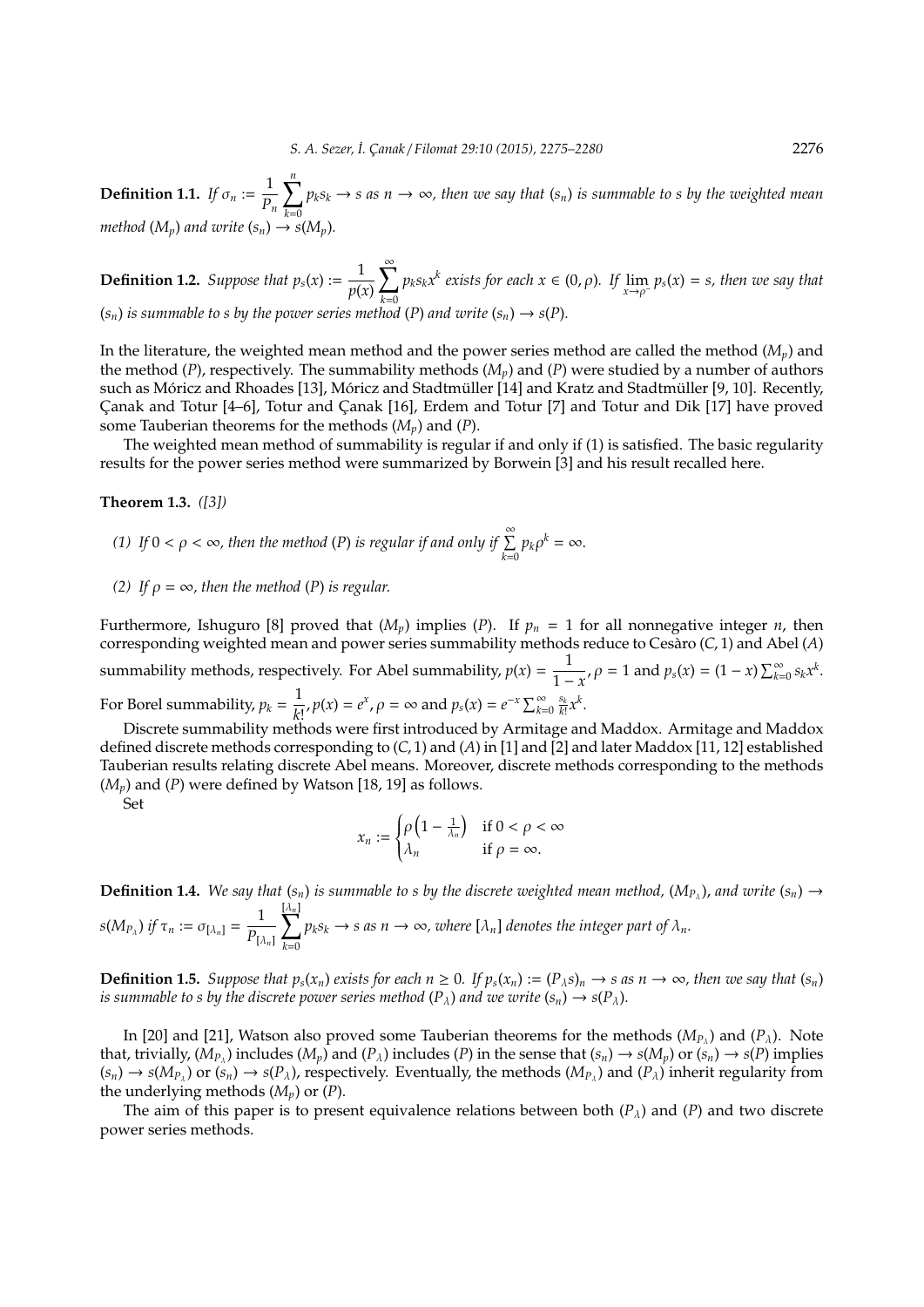#### **2. Auxilary Results**

We require following lemmas for the proofs of the theorems in the next section.

**Lemma 2.1.** *The identity*

$$
t_n = \sum_{k=0}^n p_k (s_n - s_k) \tag{4}
$$

*is valid.*

*Proof.* By (3), we have

$$
t_n = \sum_{k=1}^n P_{k-1}a_k
$$
  
=  $p_0a_1 + (p_0 + p_1)a_2 + ... + (p_0 + p_1 + ... + p_{n-2})a_{n-1} + (p_0 + p_1 + ... + p_{n-1})a_n$   
=  $p_0(a_1 + a_2 + ... + a_n) + p_1(a_2 + a_3 + ... + a_n) + ... + p_{n-2}(a_{n-1} + a_n) + p_{n-1}a_n$   
=  $p_0(s_n - s_0) + p_1(s_n - s_1) + ... + p_{n-2}(s_n - s_{n-2}) + p_{n-1}(s_n - s_{n-1})$   
=  $\sum_{k=0}^n p_k(s_n - s_k).$ 

 $\Box$ 

**Lemma 2.2.** *The identity*

$$
\frac{1}{p(x)}\sum_{k=0}^{\infty}p_k s_k x^k = \sum_{k=0}^{\infty}p_k a_k x^k
$$
\n(5)

*holds if and only if*

$$
p_0 = 1, \quad p_n = p_1^n \quad (n \ge 1)
$$

*Proof.* By simple calculations, it is easy to show that the identity (5) holds if and only if  $\sum_{v=0}^{k} p_v p_{k-v} a_v =$  $p_k\sum_{v=0}^ka_v$  for all  $k\geq 0.$  Thus, (5) holds for each sequence  $(a_k)$  if and only if  $p_k=p_vp_{k-v}$  for all  $0\leq v\leq k.$  Since  $p_0 \neq 0$ , this yields  $p_0 = 1$  and  $p_n = p_1$ <sup>*n*</sup> for all  $n \geq 1$ .

In addition, to ensure the convergence of  $p(x)$  we must choose  $\rho = \frac{1}{x}$  $\frac{1}{p_1}$ , that is,  $p(x) = \frac{1}{1 - x}$  $\frac{1}{1 - p_1 x}$ . In this case the regularity condition (1) in Theorem 1.3 is also satisfied.

In the remainder of this paper we assume that  $p_0 = 1$ ,  $p_n = p_1$ <sup>n</sup> for every positive integers *n* and  $\rho = \frac{1}{n}$  $\frac{1}{p_1}$ .

**Lemma 2.3.** *If*  $\sum_{k=0}^{\infty} p_k a_k x^k$  converges for all  $x \in (0, \rho)$ , then

$$
\sum_{k=1}^{\infty} p_k a_k x^k = \sum_{k=1}^{\infty} t_k \Delta \left( \frac{p_k x^k}{P_{k-1}} \right) \quad (0 < x < \rho).
$$

*Proof.* We have

$$
\sum_{k=1}^n p_k a_k x^k = \sum_{k=1}^n P_{k-1} a_k \left(\frac{p_k x^k}{P_{k-1}}\right).
$$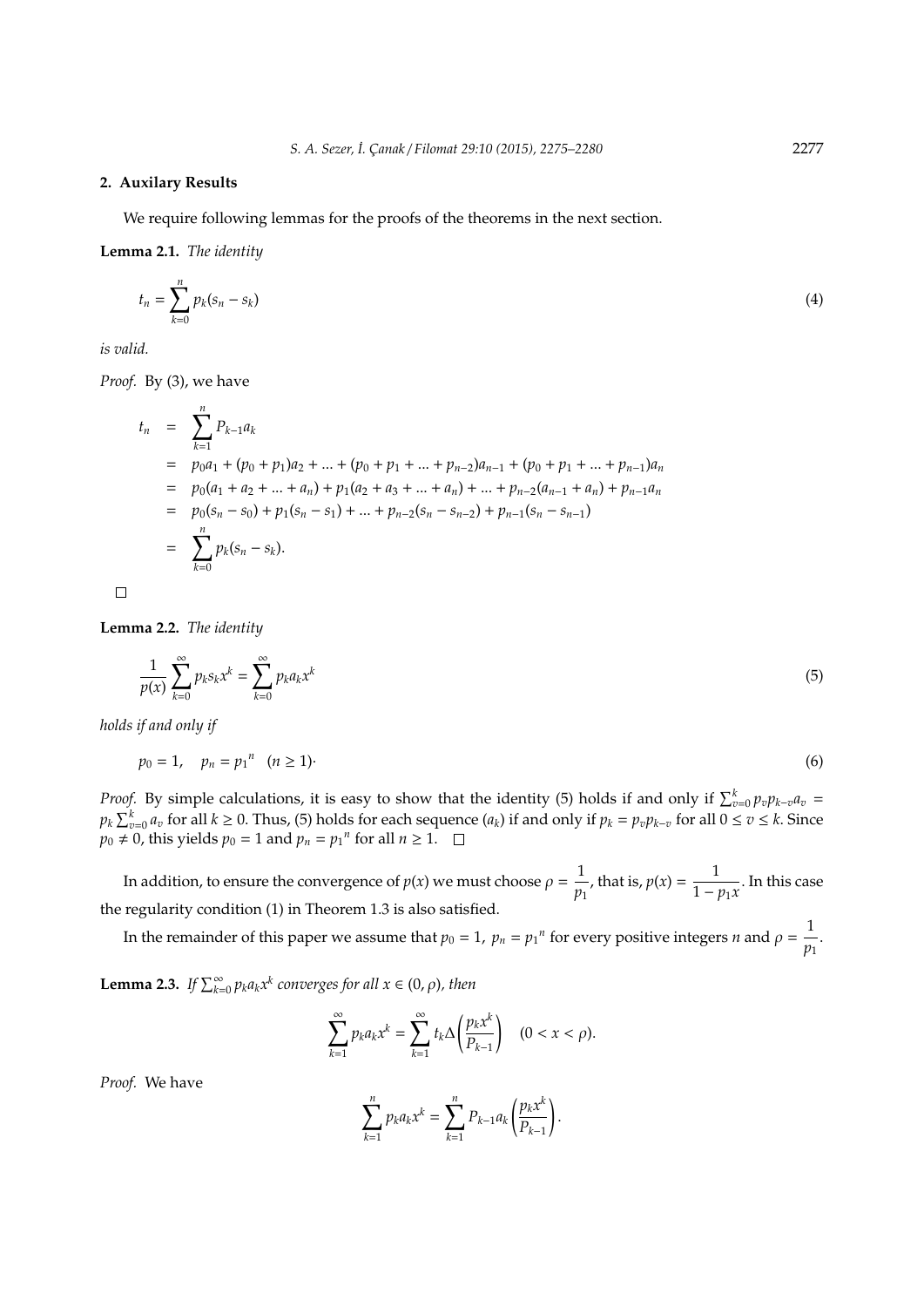Applying Abel's partial summation formula, we get

$$
\sum_{k=1}^n p_k a_k x^k = \frac{p_n x^n}{P_{n-1}} t_n + \sum_{k=1}^{n-1} t_k \Delta \left(\frac{p_k x^k}{P_{k-1}}\right).
$$

Hence it is enough to show that  $p_n x^n t_n = o(P_{n-1})$  for  $x \in (0, \rho)$ . Fix  $x \in (0, \rho)$  and choose  $y \in (x, \rho)$ . Since  $\sum_{k=0}^{\infty} p_k a_k y^k$  converges,  $|p_k a_k y^k| \le M$  for  $k \ge 1$ . Therefore

$$
|p_n x^n t_n| \le p_n x^n \sum_{k=1}^n P_{k-1} |a_k|
$$
  
\n
$$
\le p_n x^n \sum_{k=1}^n P_{k-1} M y^{-k} p_k^{-1}
$$
  
\n
$$
\le p_n M P_{n-1} x^n \sum_{k=1}^n (p_1 y)^{-k}
$$
  
\n
$$
= p_n M P_{n-1} x^n \frac{(p_1 y)^{-n} - 1}{1 - p_1 y}
$$
  
\n
$$
\le P_{n-1} M \frac{(x/y)^n}{1 - p_1 y}
$$
  
\n
$$
= o(P_{n-1}).
$$

 $\Box$ 

**Lemma 2.4.** *If*  $(s_n)$  *is a bounded sequence, then*  $t_n = O(P_n)$ *.* 

*Proof.* Suppose that (*sn*) is bounded. By (4),

$$
|t_n| = \left| \sum_{k=0}^n p_k (s_n - s_k) \right| = \left| s_n \sum_{k=0}^n p_k - \sum_{k=0}^n p_k s_k \right|
$$
  

$$
\leq |s_n| \sum_{k=0}^n p_k + \sum_{k=0}^n p_k |s_k|
$$
  

$$
\leq M \sum_{k=0}^n p_k + M \sum_{k=0}^n p_k
$$
  

$$
= O(P_n).
$$

 $\Box$ 

### **3. Equivalance Results**

**Theorem 3.1.** *If the condition*

$$
\lim_{n \to \infty} \frac{\lambda_{n+1}}{\lambda_n} = 1 \tag{7}
$$

*is satisfied, then the method* (*P*λ) *is equivalent to the method* (*P*) *for bounded sequences.*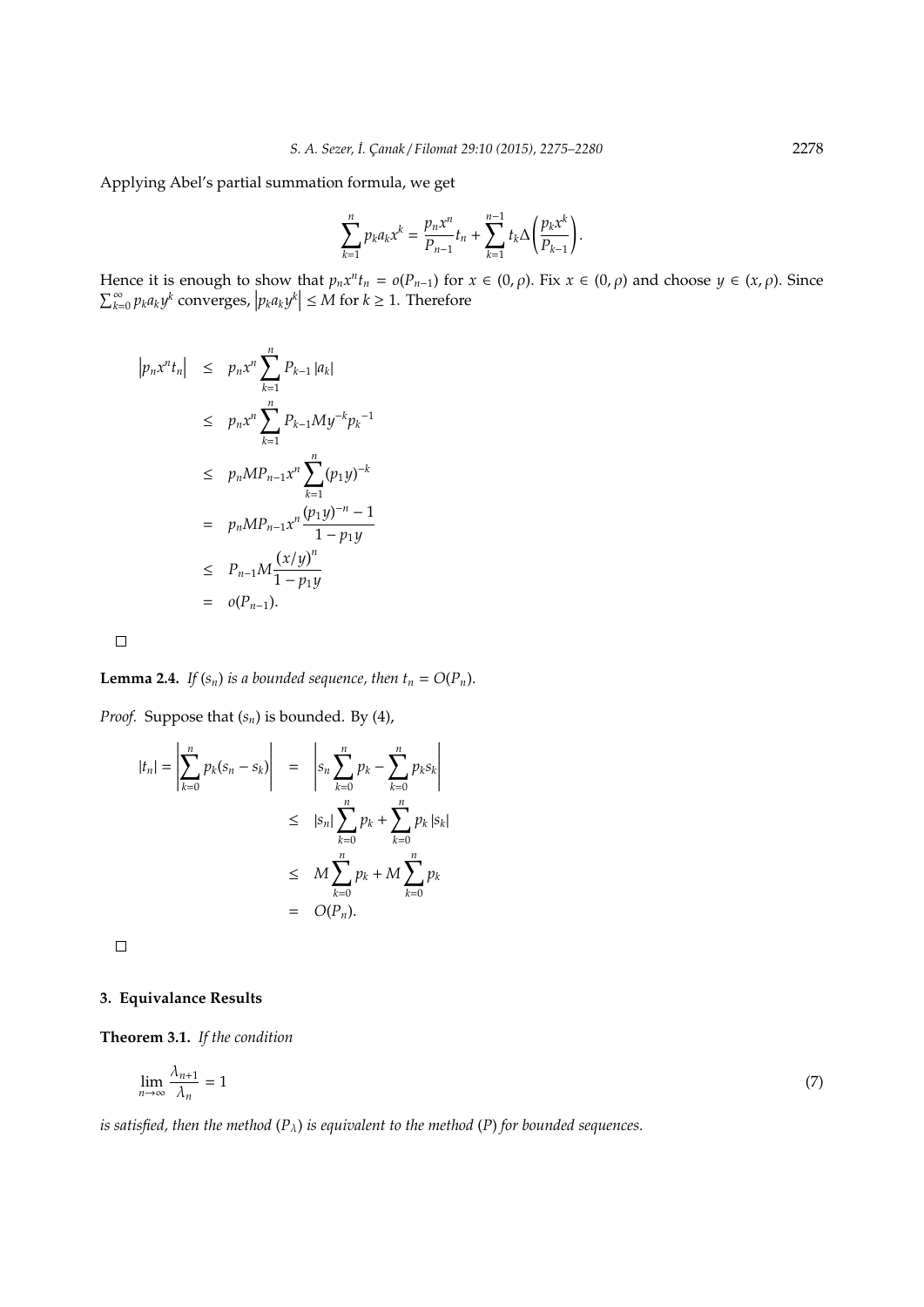*Proof.* Note that, trivially,  $(P_\lambda)$  includes  $(P)$  in the sense that  $(s_n) \to L(P)$  implies  $(s_n) \to L(P_\lambda)$ . Let  $(s_n)$  be  $(P_\lambda)$ summable to *L* and let  $x_n = \rho \left(1 - \frac{1}{\lambda}\right)$ λ*n* . Then, for a given  $x \in (x_0, \rho)$ , there exists an *n* such that  $x_n \le x \le x_{n+1}$ . By Lemma 2.2,

$$
\begin{array}{rcl}\n\left|p_s(x) - (P_\lambda s)_n\right| & = & \left|\frac{1}{p(x)} \sum_{k=0}^\infty p_k s_k x^k - \frac{1}{p(x_n)} \sum_{k=0}^\infty p_k s_k x_n^k\right| \\
& = & \left|\sum_{k=0}^\infty p_k a_k x^k - \sum_{k=0}^\infty p_k a_k x_n^k\right|. \n\end{array}
$$

By Lemma 2.3, we get the following

$$
\begin{array}{rcl} \left|p_s(x) - (P_\lambda s)_n\right| & = & \left|\sum_{k=1}^\infty t_k \Delta \left(\frac{p_k x^k}{P_{k-1}}\right) - \sum_{k=1}^\infty t_k \Delta \left(\frac{p_k x_n^k}{P_{k-1}}\right)\right| \\ & = & \left|\sum_{k=1}^\infty t_k \int\limits_{x_n}^x k \frac{p_k}{P_{k-1}} t^{k-1} - (k+1) \frac{p_{k+1}}{P_k} t^k dt\right| \\ & \leq & \sum_{k=1}^\infty |t_k| \int\limits_{x_n}^{x_{n+1}} \left|k \frac{p_k}{P_{k-1}} t^{k-1} - (k+1) \frac{p_{k+1}}{P_k} t^k\right| dt. \end{array}
$$

By Lemma 2.4, we have  $t_n = O(P_n)$ . Hence

$$
\begin{array}{rcl}\n\left|p_{s}(x) - (P_{\lambda}s)_{n}\right| & = & O(1) \sum_{k=1}^{\infty} P_{k} \int_{x_{n}}^{x_{n+1}} \left| k \frac{p_{k}}{P_{k-1}} - (k+1) \frac{p_{k+1}}{P_{k}} t \right| t^{k-1} dt \\
& = & O(1) \int_{x_{n}}^{x_{n+1}} \sum_{k=1}^{\infty} \left| k \frac{p_{k}}{P_{k-1}} - (k+1) \frac{p_{k+1}}{P_{k}} t \right| P_{k} t^{k-1} dt \\
& = & O(1) \int_{x_{n}}^{x_{n+1}} \sum_{k=1}^{\infty} \left| k p_{1}^{k} - (k+1) p_{1}^{k+1} t \right| t^{k-1} dt \\
& = & O(1) \int_{x_{n}}^{x_{n+1}} \sum_{k=1}^{\infty} k p_{1}^{k-1} \left| p_{1} - \frac{k+1}{k} p_{1}^{2} t \right| t^{k-1} dt \\
& = & O(1) \int_{x_{n}}^{x_{n+1}} (1 - p_{1} t) \sum_{k=1}^{\infty} k p_{1}^{k-1} t^{k-1} dt \\
& = & O(1) \int_{x_{n}}^{x_{n+1}} (1 - p_{1} t) \frac{1}{(1 - p_{1} t)^{2}} dt \\
& = & O(1) \int_{x_{n}}^{x_{n+1}} \frac{1}{1 - p_{1} t} dt \\
& = & O(1) \log \left( \frac{1 - p_{1} x_{n}}{1 - p_{1} x_{n+1}} \right)\n\end{array}
$$